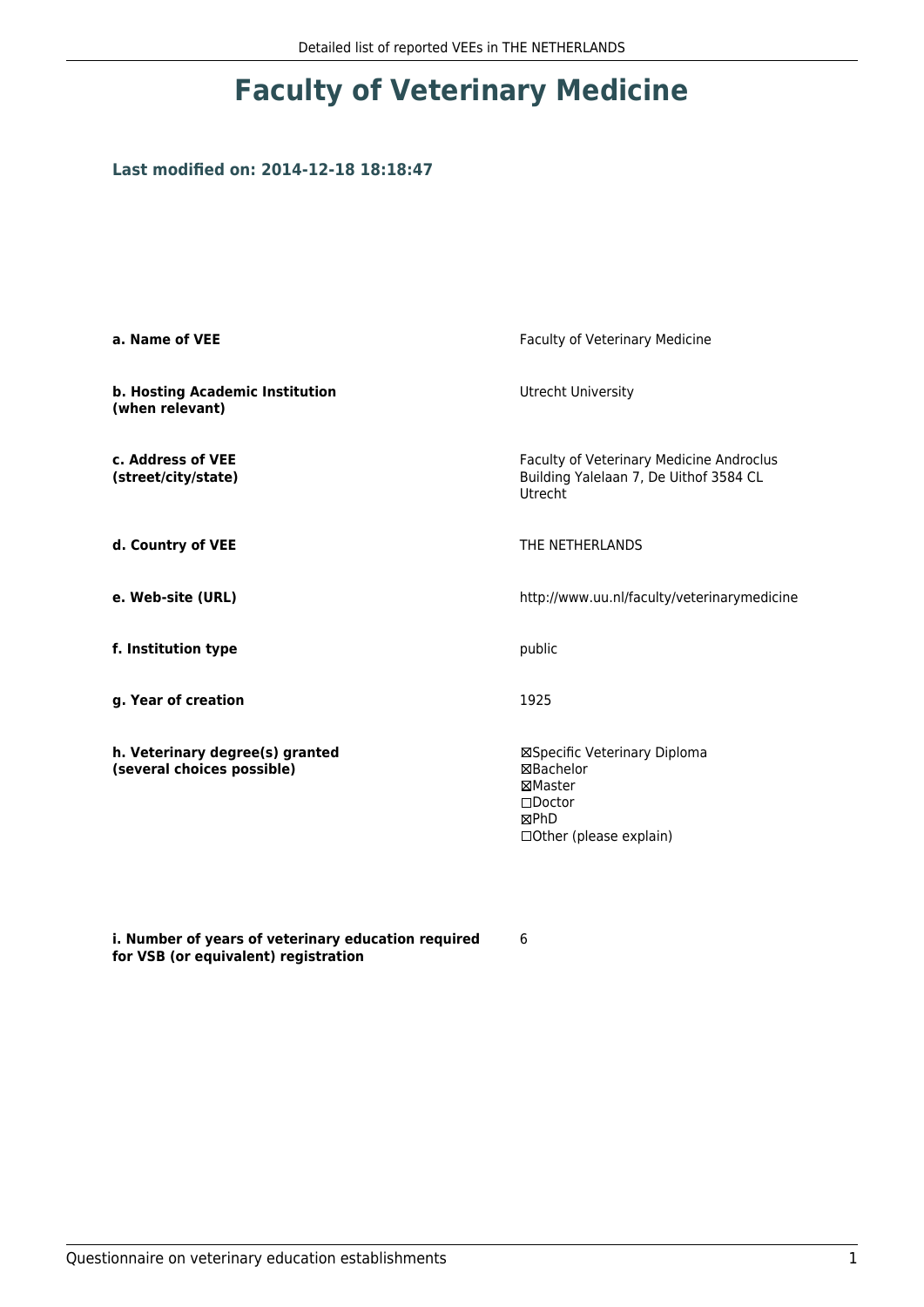## **j. Average number of veterinary students per class**

|                                                                                                   | 1st Year                                                                                                                                                              | $+200$                                              |
|---------------------------------------------------------------------------------------------------|-----------------------------------------------------------------------------------------------------------------------------------------------------------------------|-----------------------------------------------------|
|                                                                                                   | 2d Year                                                                                                                                                               | $+200$                                              |
|                                                                                                   | 3d Year                                                                                                                                                               | $+200$                                              |
|                                                                                                   | 4th Year                                                                                                                                                              | $+200$                                              |
|                                                                                                   | 5th Year                                                                                                                                                              | $+200$                                              |
|                                                                                                   | 6th Year                                                                                                                                                              | $+200$                                              |
|                                                                                                   | 7th Year                                                                                                                                                              |                                                     |
| k. Average number of veterinary graduates per year<br>from the establishment                      | $+200$                                                                                                                                                                |                                                     |
| I. Minimum education required for admission to the<br>establishment<br>(several choices possible) | ⊠High School University Entrance<br>Qualification<br>□Pre-Veterinary Science Diploma<br>□Pre-Veterinary Science Degree<br>□Other specific VEE entrance qualifications |                                                     |
| m. Is there a selection procedure at<br>(several choices possible)                                | ⊠National level<br>$\square$ State level<br>□Establishment level                                                                                                      |                                                     |
| n. National accreditation/certification/approval                                                  | <b>Yes</b>                                                                                                                                                            |                                                     |
|                                                                                                   | <b>Accrediting agency:</b>                                                                                                                                            |                                                     |
|                                                                                                   | <b>Name of the Agency</b>                                                                                                                                             | <b>ACDU</b>                                         |
|                                                                                                   | Address of the<br><b>Agency</b>                                                                                                                                       | Lange<br>Houtstraat 2<br>Postbus 13739<br>The Hague |
|                                                                                                   | <b>Country of the</b><br><b>Agency</b>                                                                                                                                | Netherlands                                         |
|                                                                                                   | Date granted (yyyy-<br>mm-dd)                                                                                                                                         | 2014-11-01                                          |
|                                                                                                   | <b>Period of validity</b><br>(years)                                                                                                                                  | 5                                                   |
| o. Regional accreditation/certification/approval                                                  | No                                                                                                                                                                    |                                                     |